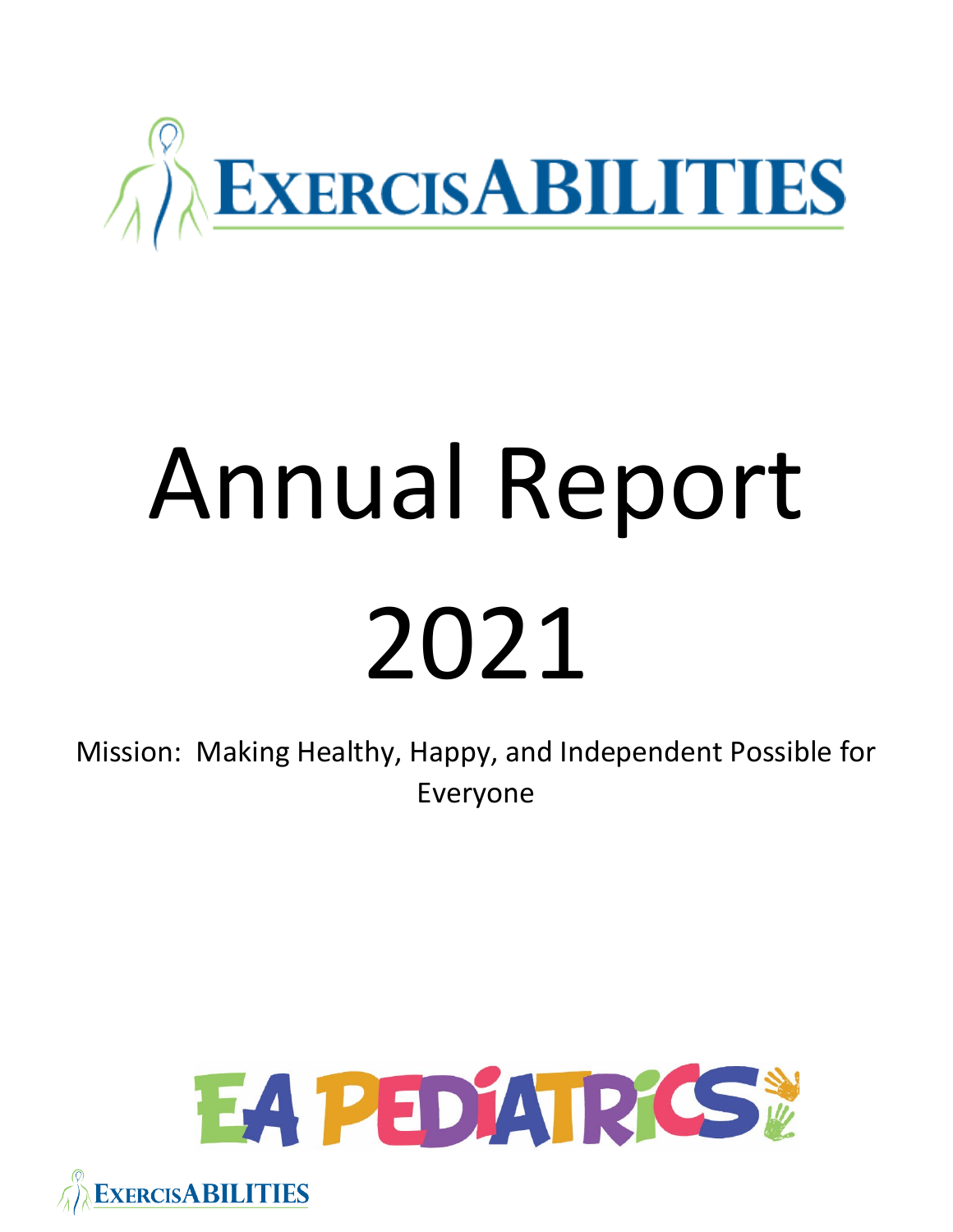## From our CEO/Founder



The health of our community is improving! And you are helping to make it happen. We made it 10 years! 2011 – 2021... Amazing! Our growth to serve those in need of health improvement support in Southeast Minnesota could not be possible without the generous support of our community. We began in 2011 by bringing post rehab health improvement support to one person who was living with the impacts of a spinal cord injury. Today, we provide long term rehab and health improvement services to more than 800 individuals at any one time with a wide variety of physical, intellectual, mental, and medical conditions.

In 2021, still challenged by COVID, we continued to provide services in our clinic and with community partners without interruption. We provided health and mobility improving care with 19,500 visits, 4,500 of those to children under the age of 18. This is a 113% increase over our work in 2020, and a return to comparative volume in 2019, prior to the pandemic.

Over 70% of the children, adults, and seniors receiving this specialized care at EA have a government sponsored health insurance or qualify for the Medicaid Waiver Program which covers participation in our programs, yet, sometimes for only a short time. Reimbursement per visit continues to worsen and is between \$10-\$30/session below our cost to deliver care in our current model of care delivery. Despite the great positive impact that our year over year progress has had on those that have an ability to pay for program participation, we continue to be challenged by the demand of people who want and need our services but have no insurance coverage for our innovative model of care and no ability to pay the cost-of-service delivery.

The list of those needing financial assistance grew to more than we could give with our current fundraising volume and staffing design in 2019 prior to the pandemic. In 2020, during the pandemic, we strategized a plan to resolve this issue and the EA All-Access Pathway was created. The goal of this program is to assure that those living with disability, without ongoing supportive insurance or waiver qualifications, and living in poverty were able to access the same health improving wellness care as those who had financial ability. This is health equity in action.

Strong support from our community, allowed us to start a pilot program for the All-Access Pathway. We added a volunteer coordinator 1 year ago. She set to work to create policy and procedures for volunteer recruitment, management, and training. She successfully recruited, trained, and operationalized 92 volunteers who worked 628 hours in a variety of programs. This use of volunteers made several programs possible including the All-Access Clinic with Mayo Clinic PT students and the wheelchair basketball program. In 2021, we were able to provide care to 114 participants with free or reduced fee services. The individuals who received financial assistance in the All-Access Pathway reported better health, improved independence, and higher quality of life. They were grateful to no longer have financial barriers standing in their way of receiving the help and assistance that they need to improve their health and mobility improvement. Volunteers also improved our landscaping, supported pediatric therapists with toy cleaning, worked at family fun day events, and supported our office workers. The use of volunteers throughout our programs enhanced the participant experience. To date in 2022, we have already provided 184 visits in the All-Access Pathway, equating to more than \$10,000 in scholarship services.

Another amazing accomplishment in 2021 was the opening of our pediatric practice at 2518 Broadway Ave N. Being right next door to our main adult building has it perks as several staff go back and forth to support both programs. We achieved our goals for the "Raise the Roof" Campaign, raising \$240,000 to construct and open the pediatric program. Again, our community is amazing in their support of EA!

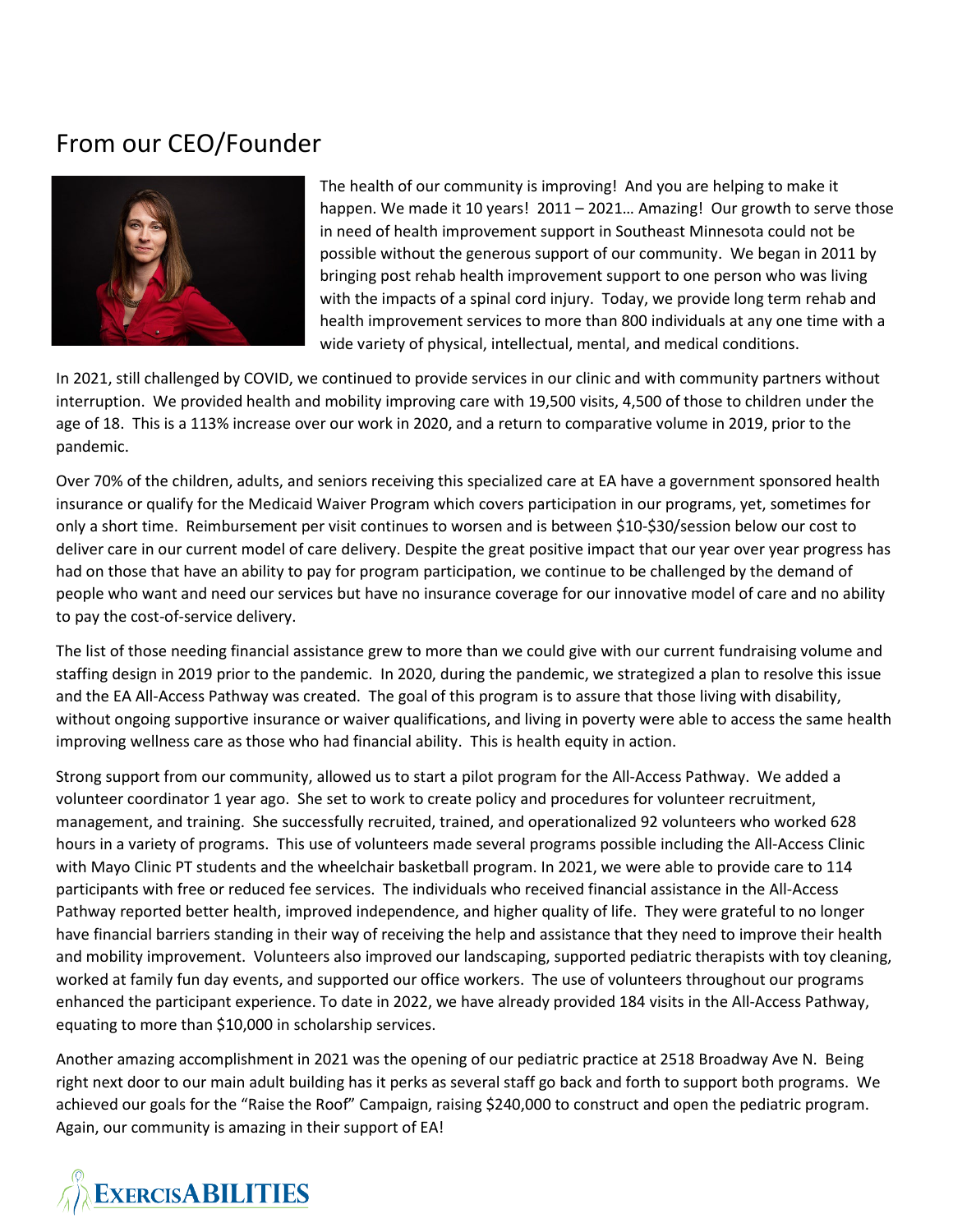As 2022 is already in full swing, I have so many to thank who made our 10<sup>th</sup> year possible. Our skillful and passionate staff, our board of directors, are families and clients, my own family, our partners and referral sources, and so many more. Here's to 10 more! I can't wait to see what we can accomplish by 2031!

Warm Regards,

Mclanie Brenson

Melanie Brennan, PT, DPT Founder/CEO

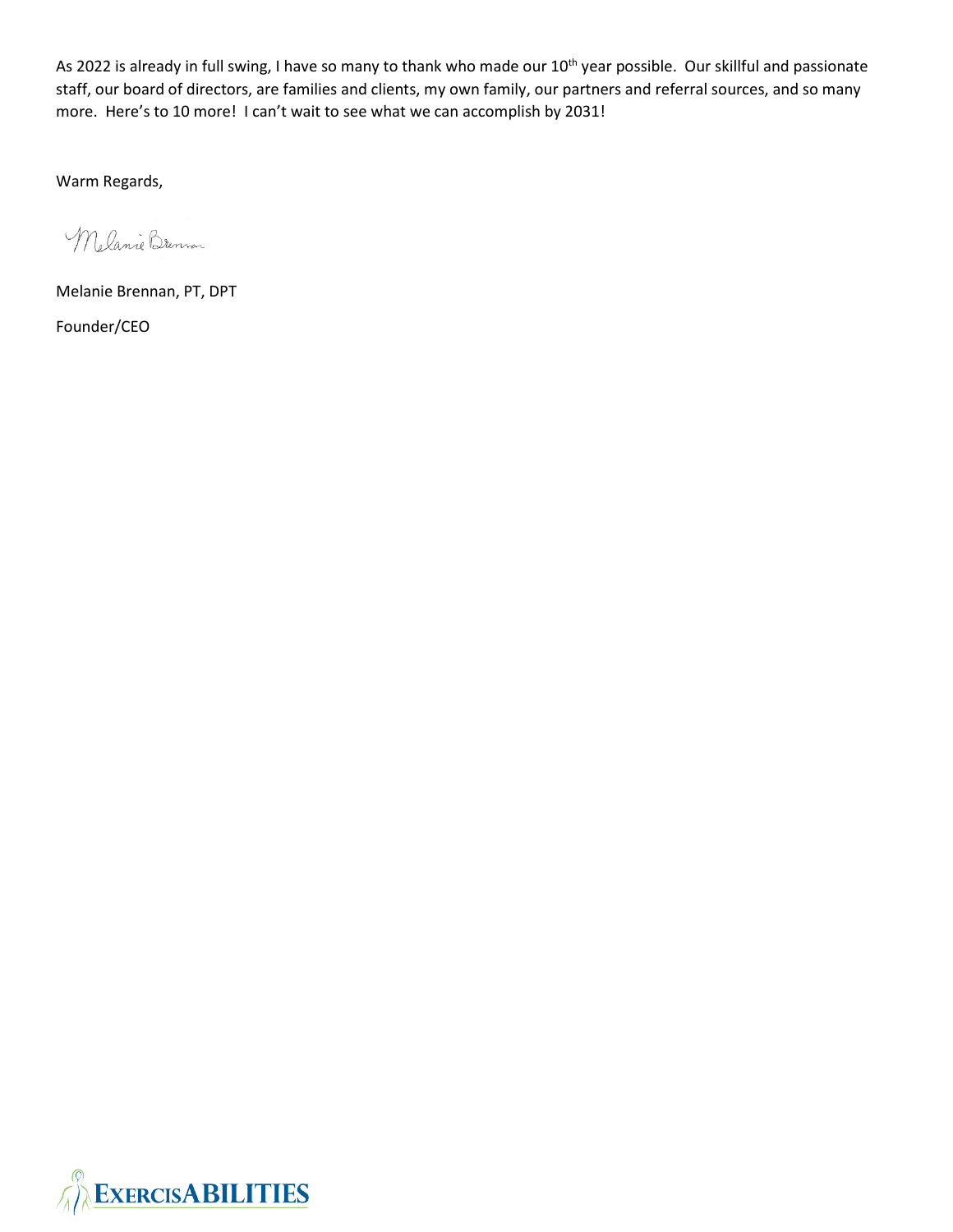# From the Board:

2021 was another great year for us as we faced new challenges but benefitted from new opportunities. Covid- 19 of course impacted our population of clients and our staff, but thankfully improved throughout the year. Our mission to make life happy, healthy and independent possible for those living with physical disability and or chronic medical conditions through unrestricted access to rehabilitation and health and well-being services benefitted from opening additional facilities and expanded the number and types of activities and therapy we offer. We aspire to help persons of all ages and abilities reach their full potential, despite the life obstacles they may face. Our expansive services include physical, occupational, recreational, and speech therapies, adaptive recreation, and nutritional and healthy living instruction.

Our pediatric services continue to grow. In 2021 we finalized our goal of acquiring additional space for pediatric services and rehabilitation! We leased 5000 additional feet of space next door to our current facility for our pediatric and family wellness programs. We also now have a gym which is utilized for adaptive recreation and other programs. This additional space complements our existing program offerings and offers opportunities to expand our services. In 2021 we were fortunate to achieve sufficient funds, through our operations and the generosity of grants and donors like you, to acquire in 2022 the facility we had previously rented. We are thrilled that we now control our destiny for the long term!

We have a wonderful team of immensely qualified and motivated professionals whose goal is to motivate and assist our clientele to reach their health goals, whether in group or individual therapy, activities and/or education. We continue to serve a large volume of Medicare, Minnesota Medicaid, and UCARE insureds. We continue to strive for equity, diversity, inclusion, and fairness in all we do. Our Pediatric services population includes approximately 20% culturally diverse children. We handled nearly 19,000 visits in total. Total costs exceeded \$1,800,000 for the pediatric and foregoing services.

Our Forever Strong Program served nearly 200 individuals under the Minnesota 245D Program which is designed to assist those individuals experiencing the challenges of poverty. These individuals might not otherwise qualify for formal rehabilitation services yet need them. Like others, they need help to be healthy!

In 2021 we initiated our All-Access Pro Bono Wellness Clinic! It is designed for health and post rehabilitation assistance provided by professionals and professional students in training who graciously volunteer their talents and time to deliver high quality wellness programs. We served nearly 60 persons under this program with approximately 114+ hours of service care. This classes or sessions are all offered at free or significantly reduced fees based on financial need.

Melanie Brennan, our Chief Executive Officer, together with Rhonda Burnap, her "right arm", continue to do a wonderful job of leading the programing and approximately 26 staff of Exercisabilities, Inc. in the provision of high quality and diverse professional services. They, together with our disparate, experienced, and talented Board of Directors guide the strategy of Exercisabilities, Inc. for the future.

Our diverse programming and excellence of service would not be possible to serve the many needs of our community without the continued support and generosity of our contributors. Thank you for your past support, and kindly consider us in your philanthropic plans this year. We need your support to maximize the continued provision of services to more individuals in the greater Rochester, Minnesota area!

The EA Board

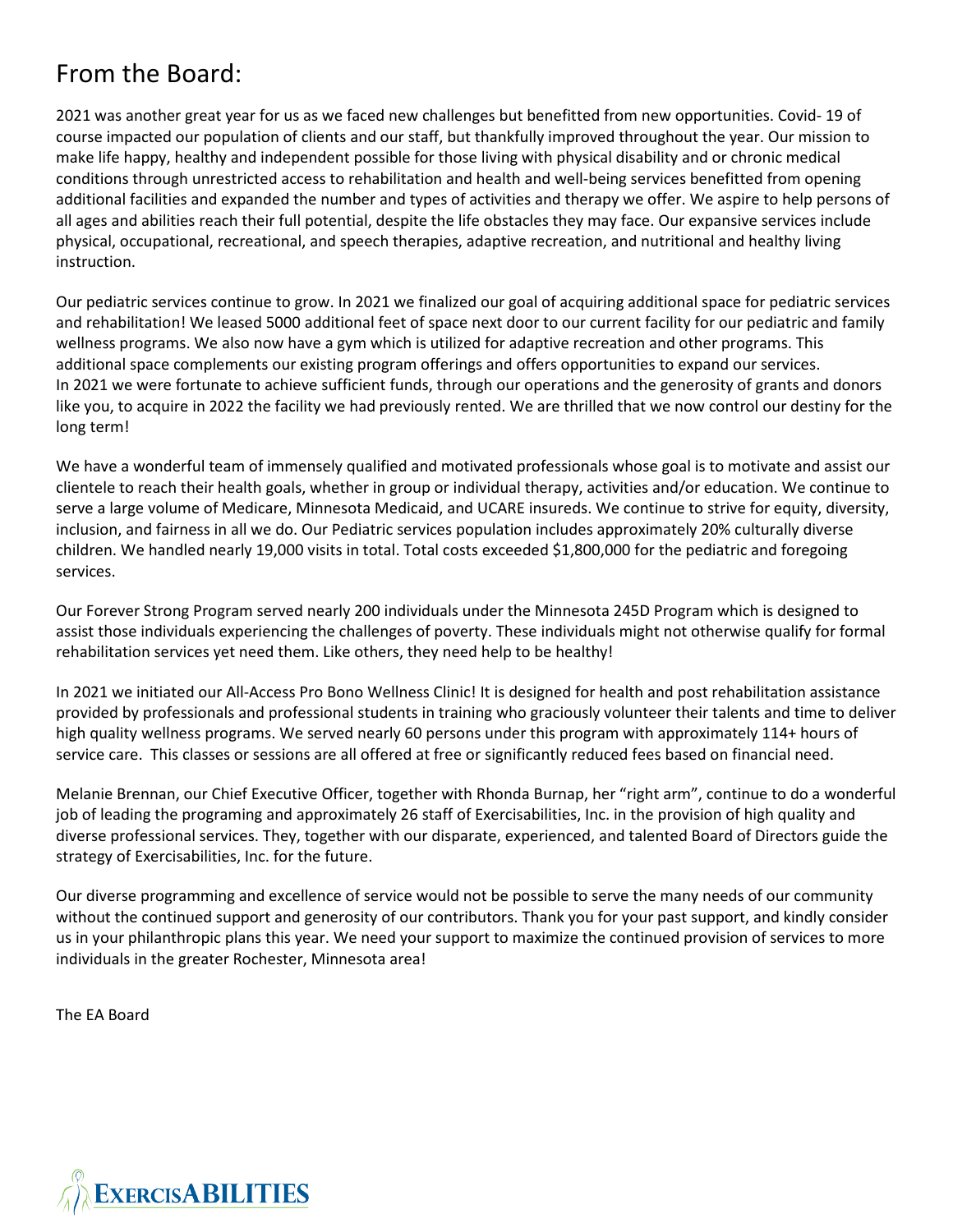2020 Board of Directors:

Ron Hanson, Chair

Misha Hanson, Treasurer

Kathy Karls, Secretary

Craig Wendland

Laura Olteanu

PJ Peng

Peggy O'Toole Martin

Will Giesen

Mark Ellingson

Key Staff:

Melanie Brennan, CEO/Founder Rhonda Burnap, Operations Director

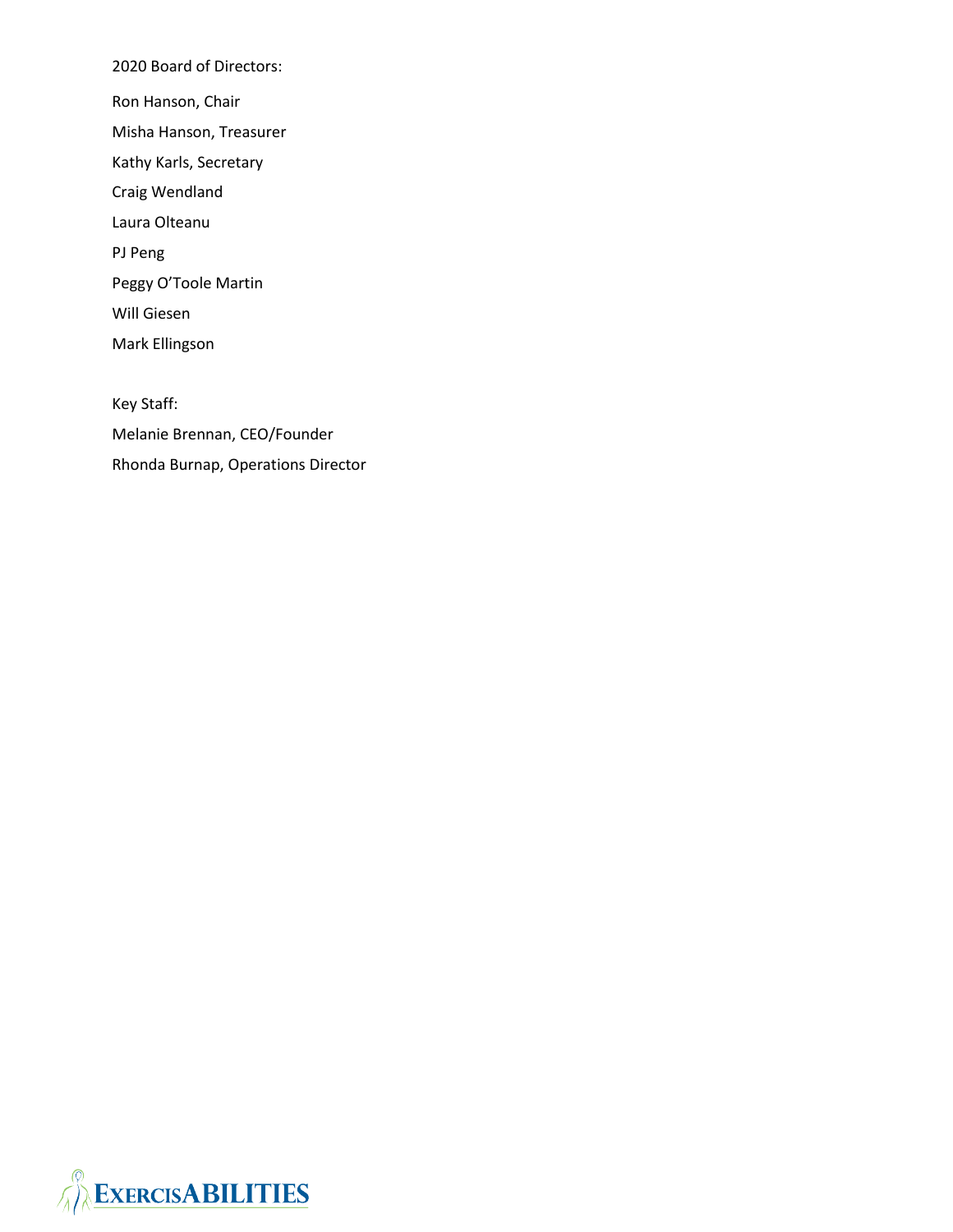#### **EXERCISABILITIES, INC.** STATEMENTS OF ACTIVITIES

|                                       | YEAR ENDED DECEMBER 31. |                     |                    |                   |              |            |                                             |           |                    |                   |     |              |  |  |
|---------------------------------------|-------------------------|---------------------|--------------------|-------------------|--------------|------------|---------------------------------------------|-----------|--------------------|-------------------|-----|--------------|--|--|
|                                       |                         |                     |                    | 2021              |              |            | 2020                                        |           |                    |                   |     |              |  |  |
|                                       | <b>WITHOUT DONOR</b>    |                     |                    | <b>WITH DONOR</b> | <b>TOTAL</b> |            | <b>WITHOUT DONOR</b><br><b>RESTRICTIONS</b> |           |                    | <b>WITH DONOR</b> |     |              |  |  |
|                                       |                         | <b>RESTRICTIONS</b> | <b>RESTRICIONS</b> |                   |              |            |                                             |           | <b>RESTRICIONS</b> |                   |     | <b>TOTAL</b> |  |  |
| <b>REVENUE AND OTHER SUPPORT</b>      |                         |                     |                    |                   |              |            |                                             |           |                    |                   |     |              |  |  |
| Rehab therapy, net of adjustments     | \$                      | 858,013 \$          |                    | $\sim$            | \$           | 858,013 \$ |                                             | 821.291   | - \$               | a.                | \$. | 821,291      |  |  |
| Therapeutic health services           |                         | 771.739             |                    |                   |              | 771.739    |                                             | 390,370   |                    |                   |     | 390,370      |  |  |
| Grants                                |                         | 397,877             |                    | 15,563            |              | 413,440    |                                             | 512,987   |                    | 39,000            |     | 551,987      |  |  |
| Contributions                         |                         | 42.125              |                    |                   |              | 42,125     |                                             | 31,444    |                    | 144,844           |     | 176,288      |  |  |
| In-kind donations                     |                         | 9,755               |                    |                   |              | 9,755      |                                             | 1,025     |                    |                   |     | 1,025        |  |  |
| Other                                 |                         | 7,015               |                    |                   |              | 7,015      |                                             | 6,637     |                    |                   |     | 6,637        |  |  |
| Net assets released from restrictions |                         | 183,844             |                    | (183, 844)        |              |            |                                             | 10,150    |                    | (10, 150)         |     |              |  |  |
| <b>TOTAL REVENUE AND</b>              |                         |                     |                    |                   |              |            |                                             |           |                    |                   |     |              |  |  |
| <b>OTHER SUPPORT</b>                  |                         | 2.270,368           |                    | (168, 281)        |              | 2,102,087  |                                             | 1,773,904 |                    | 173,694           |     | 1,947,598    |  |  |
| <b>EXPENSES</b>                       |                         |                     |                    |                   |              |            |                                             |           |                    |                   |     |              |  |  |
| Program                               |                         | 1,462,025           |                    |                   |              | 1,462,025  |                                             | 1,384,835 |                    |                   |     | 1,384,835    |  |  |
| Management and general                |                         | 301,639             |                    |                   |              | 301,639    |                                             | 176,261   |                    |                   |     | 176,261      |  |  |
| Fundraising                           |                         | 121,345             |                    |                   |              | 121,345    |                                             | 73,705    |                    |                   |     | 73,705       |  |  |
| <b>TOTAL EXPENSES</b>                 |                         | 1,885,009           |                    |                   |              | 1,885,009  |                                             | 1,634,801 |                    |                   |     | 1,634,801    |  |  |
| <b>CHANGE IN NET ASSETS</b>           |                         | 385,359             |                    | (168, 281)        |              | 217,078    |                                             | 139,103   |                    | 173,694           |     | 312,797      |  |  |
| NET ASSETS, BEGINNING OF YEAR         |                         | 251,676             |                    | 183,844           |              | 435,520    |                                             | 112,573   |                    | 10,150            |     | 122,723      |  |  |
| <b>NET ASSETS, END OF YEAR</b>        | \$                      | 637,035             | \$                 | 15,563            | s            | 652,598    | \$                                          | 251,676   | s                  | 183,844           | S   | 435,520      |  |  |

## **EXERCISABILITIES, INC.** STATEMENT OF FUNCTIONAL EXPENSES<br>YEAR ENDED DECEMBER 31, 2021

|                                  |   | <b>PROGRAM SERVICES</b>      |   |                                  |    |                    |                                    |                          |                                   |              |                                  |            |                    |         |              |           |
|----------------------------------|---|------------------------------|---|----------------------------------|----|--------------------|------------------------------------|--------------------------|-----------------------------------|--------------|----------------------------------|------------|--------------------|---------|--------------|-----------|
|                                  |   |                              |   |                                  |    | <b>THERAPEUTIC</b> |                                    |                          |                                   |              |                                  |            |                    |         |              |           |
| <b>PEDIATRIC</b><br><b>REHAB</b> |   | <b>ADULT</b><br><b>REHAB</b> |   | <b>HEALTH</b><br><b>SERVICES</b> |    |                    | <b>ALL ACCESS</b><br><b>CLINIC</b> |                          | <b>PROGRAM</b><br><b>SUBTOTAL</b> |              | <b>MANAGEMENT</b><br>AND GENERAL |            | <b>FUNDRAISING</b> |         | <b>TOTAL</b> |           |
| Salaries                         | S | 352.953 \$                   |   | 244.784 \$                       |    | 366,030 \$         |                                    | 25,326                   | \$                                | 989.093      | - \$                             | 152,974 \$ |                    | 93.887  | s            | 1,235,954 |
| Payroll taxes                    |   | 30,320                       |   | 18,759                           |    | 24,318             |                                    | 802                      |                                   | 74,199       |                                  | 5,675      |                    | 8,440   |              | 88,314    |
| Retirement                       |   | 3,879                        |   | 4,398                            |    | 5,752              |                                    |                          |                                   | 14,029       |                                  | 7,874      |                    |         |              | 21,903    |
| <b>Other Related Expenses</b>    |   | 3,466                        |   | 5,067                            |    | 6,267              |                                    | 12                       |                                   | 14,812       |                                  | 3,400      |                    |         |              | 18,212    |
| <b>Professional fees</b>         |   | 3,840                        |   | 140                              |    | 160                |                                    |                          |                                   | 4.140        |                                  | 21,492     |                    |         |              | 25,632    |
| <b>Client billing fees</b>       |   | 30,614                       |   | 27,466                           |    | 231                |                                    | $\overline{\phantom{a}}$ |                                   | 58,311       |                                  |            |                    |         |              | 58,311    |
| Office supplies                  |   | 2.436                        |   | 1.909                            |    | 1,922              |                                    | 276                      |                                   | 6,543        |                                  | 3,789      |                    | 687     |              | 11,019    |
| Program supplies                 |   | 2.413                        |   | 1.368                            |    | 3,628              |                                    |                          |                                   | 7.409        |                                  | 5,045      |                    | 3,965   |              | 16,419    |
| <b>Utilities</b>                 |   | 5,727                        |   | 5,576                            |    | 5,708              |                                    | 558                      |                                   | 17,569       |                                  | 6.027      |                    | 183     |              | 23,779    |
| Insurance                        |   | 3,500                        |   | 3,063                            |    | 3,194              |                                    | 1,518                    |                                   | 11,275       |                                  | 5,884      |                    | 1,617   |              | 18,776    |
| Repairs and maintenance          |   | 2,216                        |   | 2,856                            |    | 1,052              |                                    |                          |                                   | 6,124        |                                  | 35,226     |                    |         |              | 41,350    |
| Equipment and pool               |   | 179                          |   |                                  |    |                    |                                    |                          |                                   | 179          |                                  |            |                    |         |              | 179       |
| Small equipment                  |   | 11,204                       |   | 7,095                            |    | 18,706             |                                    |                          |                                   | 37,005       |                                  | 6.201      |                    |         |              | 43,206    |
| Rent                             |   | 44,622                       |   |                                  |    |                    |                                    |                          |                                   | 44,622       |                                  |            |                    |         |              | 44,622    |
| Advertising and marketing        |   | 4,633                        |   | 2,426                            |    | 1,531              |                                    | $\overline{\phantom{0}}$ |                                   | 8,590        |                                  | 12,789     |                    | 451     |              | 21,830    |
| Dues, memberships, subscriptions |   | 7.017                        |   | 6,346                            |    | 9,962              |                                    | 63                       |                                   | 23,388       |                                  | 12,086     |                    | 8,619   |              | 44,093    |
| Education                        |   | 675                          |   | 4,275                            |    | 4,894              |                                    |                          |                                   | 9.844        |                                  | 15,607     |                    | 470     |              | 25,921    |
| Depreciation                     |   | 1,433                        |   | 17,953                           |    | 14,962             |                                    |                          |                                   | 34,348       |                                  | 3,632      |                    | 382     |              | 38,362    |
| In-kind donations                |   | 2.745                        |   |                                  |    |                    |                                    | ۰                        |                                   | 2.745        |                                  | 843        |                    | 1,167   |              | 4,755     |
| Credit card fees                 |   | 1,538                        |   | 1,653                            |    | 2,437              |                                    |                          |                                   | 5,628        |                                  | 1          |                    | 139     |              | 5.768     |
| <b>Bank service charges</b>      |   |                              |   |                                  |    |                    |                                    |                          |                                   |              |                                  | 209        |                    |         |              | 209       |
| Interest                         |   | 14,306                       |   | 22,652                           |    | 25,021             |                                    | 1,338                    |                                   | 63,317       |                                  | 2,873      |                    | 1,338   |              | 67,528    |
| MN Care & sales tax              |   | 6,632                        |   | 6,159                            |    | 64                 |                                    |                          |                                   | 12,855       |                                  | 12         |                    |         |              | 12,867    |
| Subcontractors                   |   | 8,000                        |   | 8.000                            |    |                    |                                    |                          |                                   | 16,000       |                                  |            |                    |         |              | 16,000    |
| <b>TOTAL EXPENSES</b>            |   | 544.348                      | s | 391.945                          | s. | 495,839            | s                                  | 29,893                   | s                                 | 1,462,025 \$ |                                  | 301.639    | s                  | 121,345 | s            | 1,885,009 |

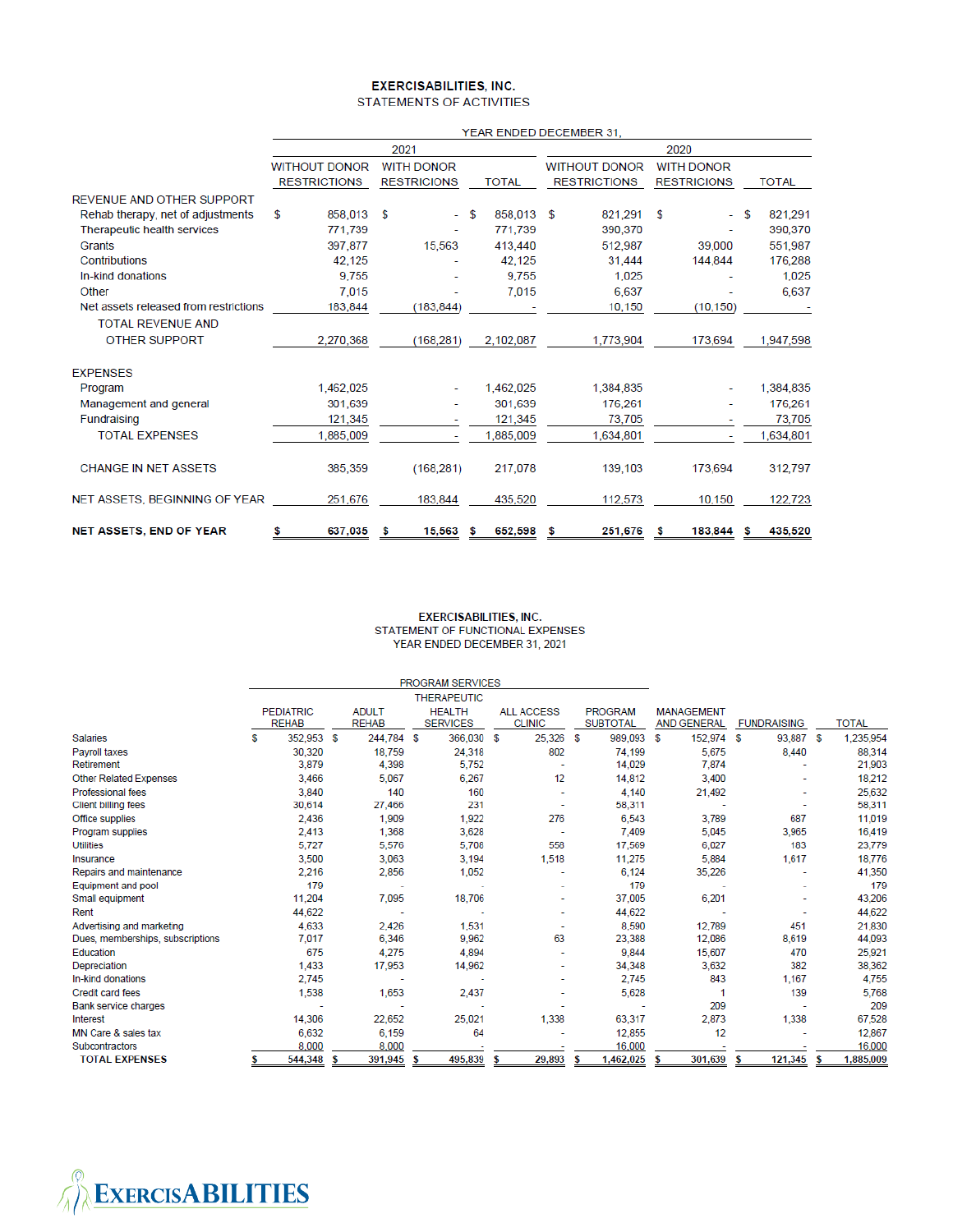### **EXERCISABILITIES, INC.** STATEMENTS OF FINANCIAL POSITION

| December 31, |           |                     |           |  |  |  |
|--------------|-----------|---------------------|-----------|--|--|--|
|              | 2021      |                     | 2020      |  |  |  |
|              |           |                     |           |  |  |  |
| \$           | 371,821   | \$                  | 350,150   |  |  |  |
|              | 175,028   |                     | 166,161   |  |  |  |
|              | 21,248    |                     | 4,847     |  |  |  |
|              | 1,190,390 |                     | 1,041,435 |  |  |  |
|              |           |                     | 12,598    |  |  |  |
| \$           | 1,848,752 | \$                  | 1,575,191 |  |  |  |
|              |           |                     |           |  |  |  |
|              |           |                     |           |  |  |  |
| \$           |           | \$                  | 16,873    |  |  |  |
|              | 44,008    |                     | 19,504    |  |  |  |
|              | 63,869    |                     | 85,430    |  |  |  |
|              | 4,760     |                     |           |  |  |  |
|              |           |                     |           |  |  |  |
|              | 1,095,000 |                     | 1,017,864 |  |  |  |
|              |           |                     |           |  |  |  |
|              | 1,196,154 |                     | 1,139,671 |  |  |  |
|              |           |                     |           |  |  |  |
|              | 637,035   |                     | 251,676   |  |  |  |
|              | 15,563    |                     | 183,844   |  |  |  |
|              | 652,598   |                     | 435,520   |  |  |  |
| \$           | 1,848,752 | \$                  | 1,575,191 |  |  |  |
|              |           | 90,265<br>(11, 483) |           |  |  |  |